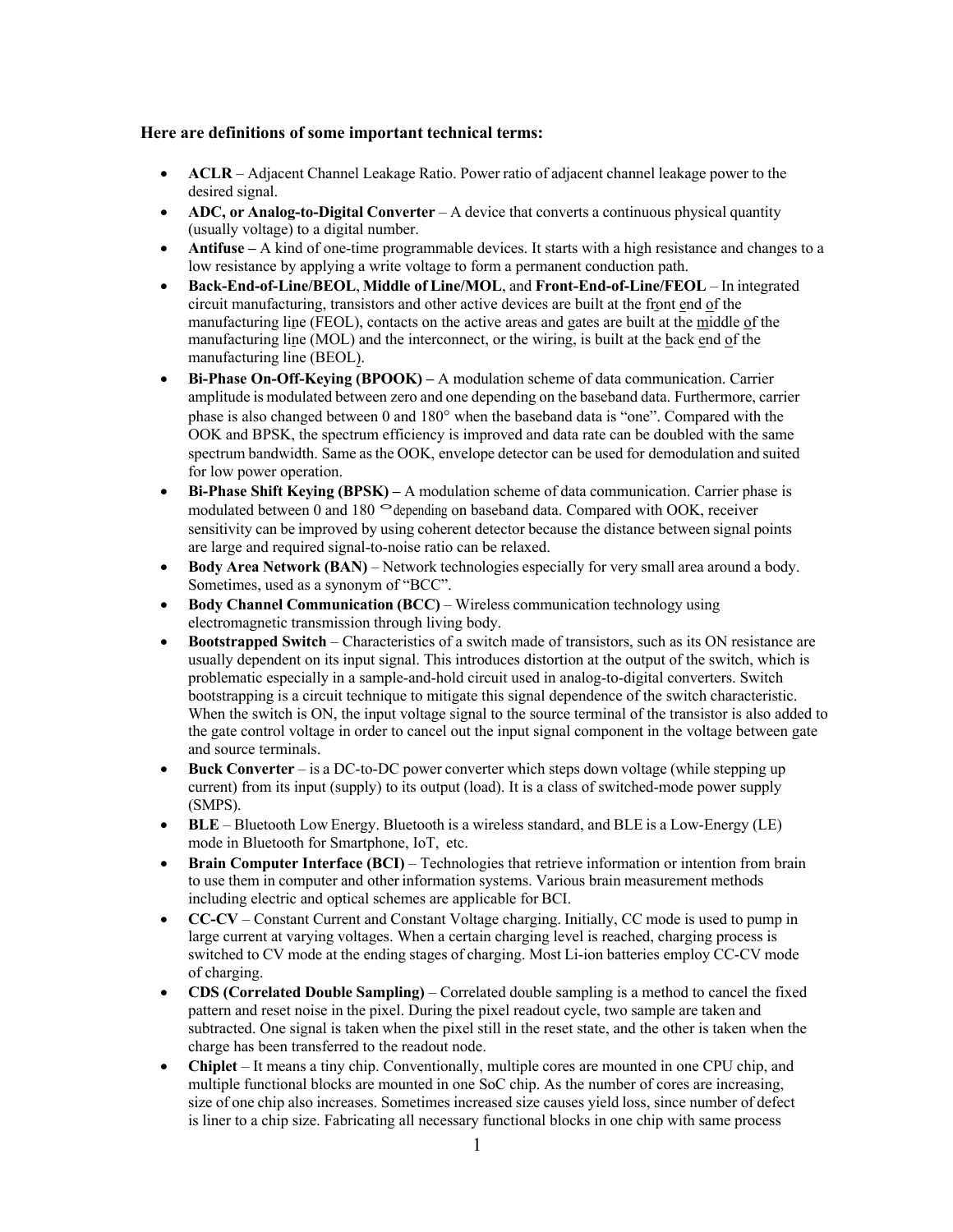node is not necessarily cost effective, since old process node is sometimes good enough to fabricate part of functional blocks. These issues drive the technological development to fabricate multi cores CPU by mounting chiplets in on package and fabricate a system by mounting chiplets of different functions in one package.

- **CMOS image sensor (CIS)** Image sensors based on the above CMOS manufacturing technology (complementary metal oxide semiconductor). On the other hand, conventional image sensors called CCD (Charge coupled devices) are based on photodiode and poly-gate processes.
- **CMOS/MOS/MOSFET/FET** Most transistorstoday are FETs, or field-effect transistors. Most FETs are built with CMOS manufacturing technology (complementary metal oxide semiconductor). Generically they are called MOSFETs, or sometimes MOS transistors.
- **Compound/III-V Semiconductors**  Most semiconductors are silicon-based, but researchers continue to investigate other semiconducting materials with higher electron mobilities because they can be used to make faster devices. The tradeoff is that the materials are harder to work with than silicon. Compound semiconductors are made of two or more elements (e.g. GaAs, InP, GaN, etc.) which are generally found in groups III and V of the periodic table of the elements.
- **DAC or Digital-to Analog Converter –** A device that converts digital data into an analog signal (current, voltage, or electric charge).
- **Dit** This term stands for interface defect or its density. For MOSFET, Dit generally means the defects between channel and insulating oxide.
- **DNN (Deep Neural Network)** Neural network that has more than one layer of hidden units between its inputs and its outputs. Famous models include Convolutional Neural Network (CNN) and Recurrent Neural Network (RNN). The idea of realizing higher level functions by a neural network with multiple hidden layers was previously existing, but the convergence in the training using the traditional back propagation method was slow and the performance was insufficient. In recent years, the effectiveness of DNN was rediscovered thanks to the proposal of an effective training algorithm for multilayered neural networks and the significant performance improvement of computers. In addition, DNN has received a great deal of attention at the Image Recognition Contest (ImageNet Large Scale Visual Recognition Challenge) held in 2012 as a result of the overwhelming performance of research teams using DNN. For these reasons, research on utilization of DNN in various fields including image recognition, speech recognition, etc. is currently active. The machine learning algorithm using DNN is called deeplearning.
- **DRAM** Dynamic random access memory stores information as charge on a capacitor that must be periodically refreshed. Dedicated DRAM chips form the bulk of the main memory for typical computers, tablets, and smartphones.
- **Dual-Polarized MIMO –** Dual polarized multiple-input, multiple-output is a method to increase the capacity of a wireless communication link by exploiting multipath propagation using both horizontal and vertical modes of polarization.
- **EAM** Electro-absorption modulator is a type of optical modulator that applied electric field can modulate optical absorption through the Franz-Keldysh effect in bulk material or the quantumconfined Stark effect in multiple-quantum wells.
- **ECoG**  Electrocorticography (ECoG) is a type of electrophysiological monitoring that uses electrodes placed directly on the exposed surface of the brain to record electrical activity from the cerebral cortex.
- **Effective Number of Bits (ENOB) –** Measure of the dynamic performance of ADCs, including noise and distortion effect, normalized to the performance of an otherwise ideal ADC with finite resolution.
- **Electroencephalogram (EEG) –** One of electric measurement methods to observe brainactivity. Electrodes are placed on scalp or some other parts of the body and electric signals from the brain is amplified and observed. EEG includes both non-invasive and invasive methods.
- **Electro Migration**  High density electron flow moves metal atoms in the interconnect due to momentum exchange between an electron and a metal atom. This phenomenon is called "Electro Migration". In the worst case, this phenomenon causes void and turning into disconnection of the interconnect.
- **EOT or equivalent oxide thickness**  A distance to compare performance of high-k dielectrics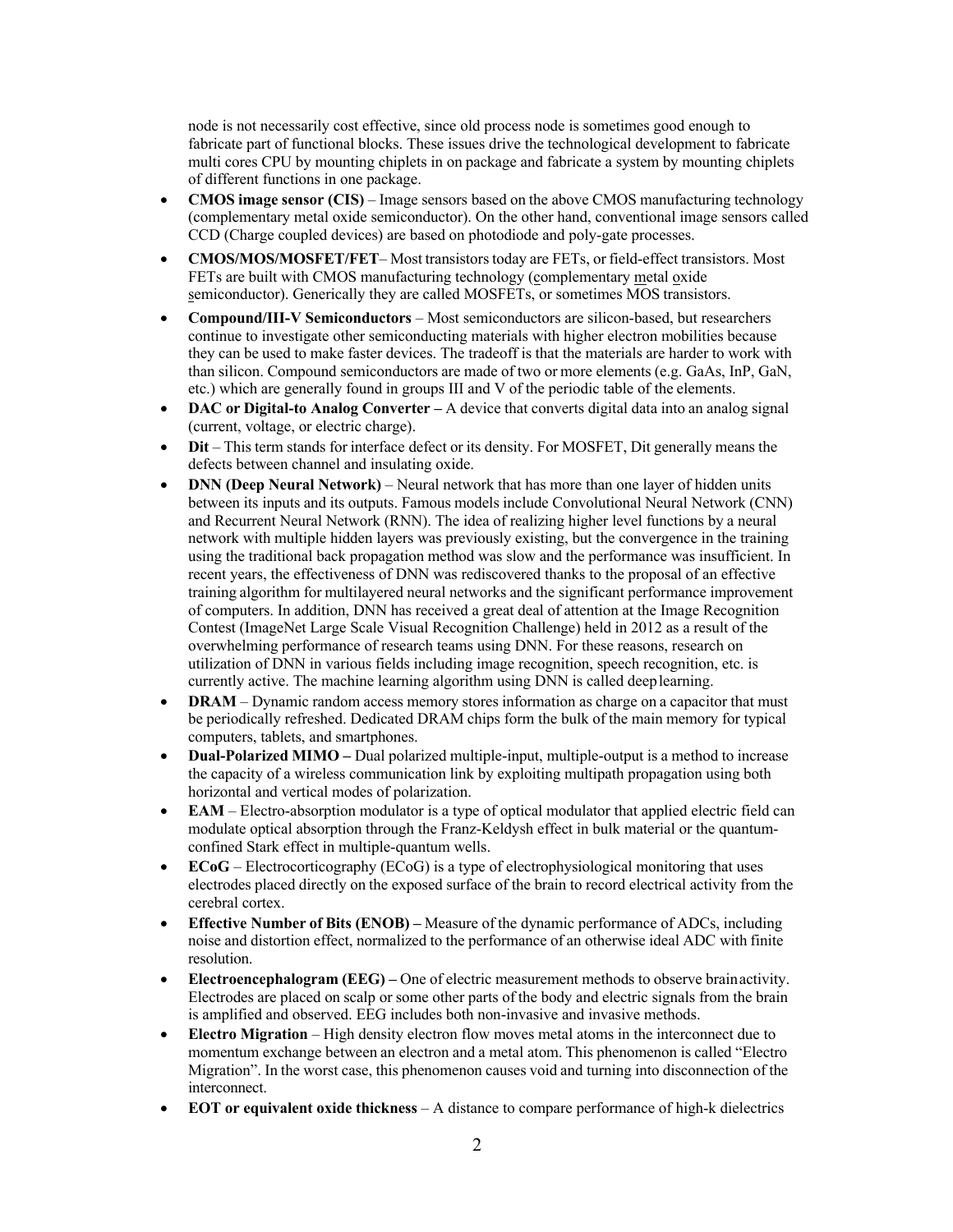with that of  $SiO<sub>2</sub>$  film. An  $SiO<sub>2</sub>$  film with the thickness of EOT has the same gate capacitance with the high-k material that is used. The higher k dielectrics can reduce EOT, which enhances the MOSFET performance.

- **ESD** Electrostatic discharge. A sudden release of static electricity between two object caused by contact. If the ESD hits the integrated circuit, it may cause the device to fail or reduce the lifetime.
- **EUV**  Extreme Ultra Violet. It is considered to next generation of light source used in a lithography process. EUV has smaller wave length (13.5 nm) than ArF (193 nm), finite patterning is possible using EUV.
- **EVM** Error Vector Magnitude. EVM is a measure used to evaluate modulation accuracy of digital transceiver.
- **FD-SOI** -- Fully depleted silicon on insulator is a process technology option that can offer speed and power advantages over conventional bulk silicon transistors.
- **FinFET** A transistor whose 3-D shape resembles a fin, usually with multiple gates surrounding it for better on/off switching control.
- **Front-End/FEOL and Back-End/BEOL**  In integrated circuit manufacturing, transistors and other active devices are built first (at the front end of the manufacturing line or FEOL), while the interconnect, or the wiring, is built afterward, at the "back end" of the manufacturing line (BEOL).
- $f_{\ell}/f_{\rm max}$  Cutoff frequency ( $f_{\rm t}$ ) and maximum oscillation frequency ( $f_{\rm max}$ ) are benchmarks of highfrequency performance of transistors.  $f_t$  is the frequency when the current gain of transistors becomes unity. *f*max is the frequency when the unilateral power gain becomes unity. From the view point of circuit performance,  $f_t$  tends to be more important for digital logic circuits. On the other hand,  $f_{\text{max}}$  tends to be more important for high-frequency analog circuits.
- **Gate All Around (GAA) Transistor** a MOS transistor in which a gate electrode is placed on all four sides of the channel or on all the surface of the wire-shaped channel.
- **Global shutter –** Method of capturing entire scene at single instant in time, rather than by scanning across the scene, like rolling shutter.
- **Gm** Transconductance. In MOSFET, Gm is defined as the change in the drain current divided by the small change in the gate/source voltage with a constant drain/source voltage.
- **HEMT** High Electron Mobility Transistor, also known as heterostructure FET (HFET) or modulation-doped FET (MODFET). A HEMT is based on a heterojunction which consists of two semiconductors with different band gaps (see also Compound/III-V Semiconductors). By choosing proper materials, the band discontinuity forms high-mobility two-dimensional electron gas at the hetero interface.
- **Hysteretic control**  is a control method for DC-DC converters where a comparator monitors the output voltage and controls the power switch. This method is useful in applications like CPUs and FPGAs where rapid response against load current variation isrequired.
- **HKMG, or High-k Dielectrics/Metal Gates**  A dielectric is an electrical insulator. "k" is the relative permittivity and is a measure of how well a material will prevent current flow between the gate electrode and the channel region of a field-effect transistor, while capacitively coupling the two to control on/off switching. In future CMOS integrated circuits (chips) the gate dielectric will need to provide capacitive coupling equivalent to that of a silicon-dioxide layer that is just a few atoms thick, to allow the length of the channel region to be scaled down to 10 nm and below. Metal gate materials are more compatible with high-k gate dielectrics than are traditional doped polycrystalline silicon material. Much progress has been made in recent years to integrate metal gates into the CMOS process flow for the manufacture of high-performance chips.
- **HTOL**  High temperature operating life. A reliability test of evaluating life time of semiconductor device operating at actual condition with high temperature. It takes relatively longer time for this test so that the ware-out failure, not initial breakdown, is detected.
- **IEEE 802.11ad –** A standard for ultra-high-speed wireless communication which uses millimeter wave (60GHz band)
- **IGZO** –Acronym for amorphous semiconductor consisting of Indium, Gallium, Zinc, and oxygen.
- **III-V** see Compound/III-V Semiconductors
- **Instrumentation Amplifier (IA)** A universal amplifier circuit block based on operational amplifier and some additional devices. It can be used to various measurement applications.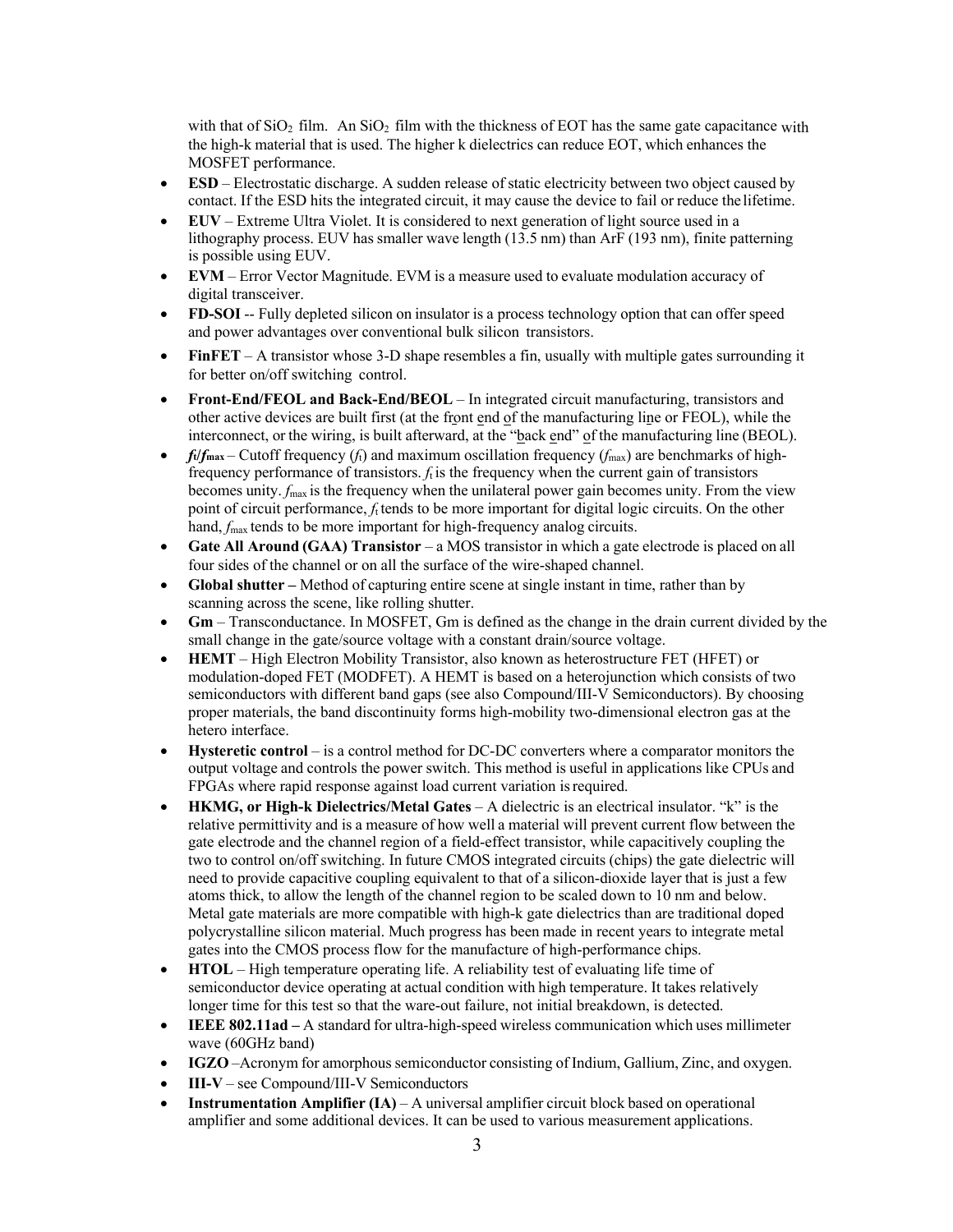- **Integrated Circuit** An electrical circuit comprising many interconnected elements (e.g. transistors, diodes, capacitors, resistors, inductors) built on a semiconducting substrate.
- **Interconnect** The metal lines, or wiring, connecting transistors and other circuit elements. See Back-End/BEOL.
- **Interposer** An electrical interface between chips or between socket and chips. The purpose of an interposer is to connect chips and sockets with different I/O terminals.
- **Known good die (KGD)**  A die which is known as a good die by testing. Sometimes, multiple chips like a logic, a memory, and a communications chips are mounted in one package as one module. If one of chips in a module has a failure, a whole module is classified as a failed and other good chips in a same module will be wasted. To improve the yield of a module and reduce number of wasted chips, it is important to select KGD before integrating chips into a module.
- **LiDAR**  An acronym representing "light detection and ranging" is a method of measuring distance to a target by illuminating with laser light and measuring the differences in return times and/or wavelengths of the reflected light with a sensor.
- **Linear Voltage Regulator** Maintain a steady voltage by changing output resistance according to load current. It requires a higher input voltage than output voltage and normally results in lower efficiency than a switching regulator.
- **Link budget** A difference between TX power and RX sensitivity, which is a metric for wireless communication range.
- **Low-k Dielectrics/Interconnect** Interconnect refers to the metal wires that connectelements together in an integrated circuit (chip). The close proximity of adjacent wires can resultin capacitance that can limit chip performance. A low-k dielectric electrically insulates the copper lines while minimizing their mutual capacitance; however, these materials are generally more fragile and thus pose challenges for manufacturing.
- **Magnetic core**  is a piece of magnetic material with a high magnetic permeability used to confine and guide magnetic fields used in devices such as inductors and transformers.
- **MCU** Microcontroller unit. Microcontrollers typically contain a processor core, memory, and input/output peripherals and are designed for embedded applications.
- **MEMS** *–* A micro-electro-mechanical system, containing micrometer-scale moving parts.
- **MONOS** A non-volatile memory element with metal gate-oxide–nitride–oxide–silicon channel multilayer structure. The data or the charges are stored in charge traps in the nitride layer, and the data is read out by the amount of the current flowing through the channel.
- **N-bit Quantization** Machine learning technique to reduce circuit area for arithmetic calculation. Originally, machine learning uses floating-point precision, but it requires floating-point units in the processor. N-bit Quantization applies N-bit width numbers to represent floating-point values by quantizing. On the other hand, this technique causes degradation of the accuracy of the machine learning model.
- **N(P)BTI** Negative (Positive) Bias Temperature Instability. The phenomenon happened in PFET (NFET) when negative (positive) bias is continuously applied to the gate and kept with high temperature. The absolute value of threshold voltage increases with bias applied time.
- **Neural Network**  A mathematical model aimed at mimicking the characteristics of brain function by computer simulation. It is composed of an input layer, a hidden layer, an output layer and a wiring connecting each unit. Each wire has a parameter called connecting weight. Units of each layer have a function of inputting data multiplied by connecting weight to data propagating from a number of units of the former layer, and outputting results applied to a predetermined function (activation function). A method of applying a test dataset of input-output pairs and finding a suitable set of connecting weights which gives a target function is called supervised learning. In supervised learning, an algorithm called back propagation is generally used. By applying the set of connecting weights obtained by supervised learning, it is possible to obtain a function which gives desired input-output relation.
- **N-FET/P-FET or NMOS/PMOS** MOSFETs come in two varieties (n-channel or p-channel) which operate in a complementary fashion.
- **Non-volatile memory (NVM)** A type of computer memory that retains its stored information even when the power is off.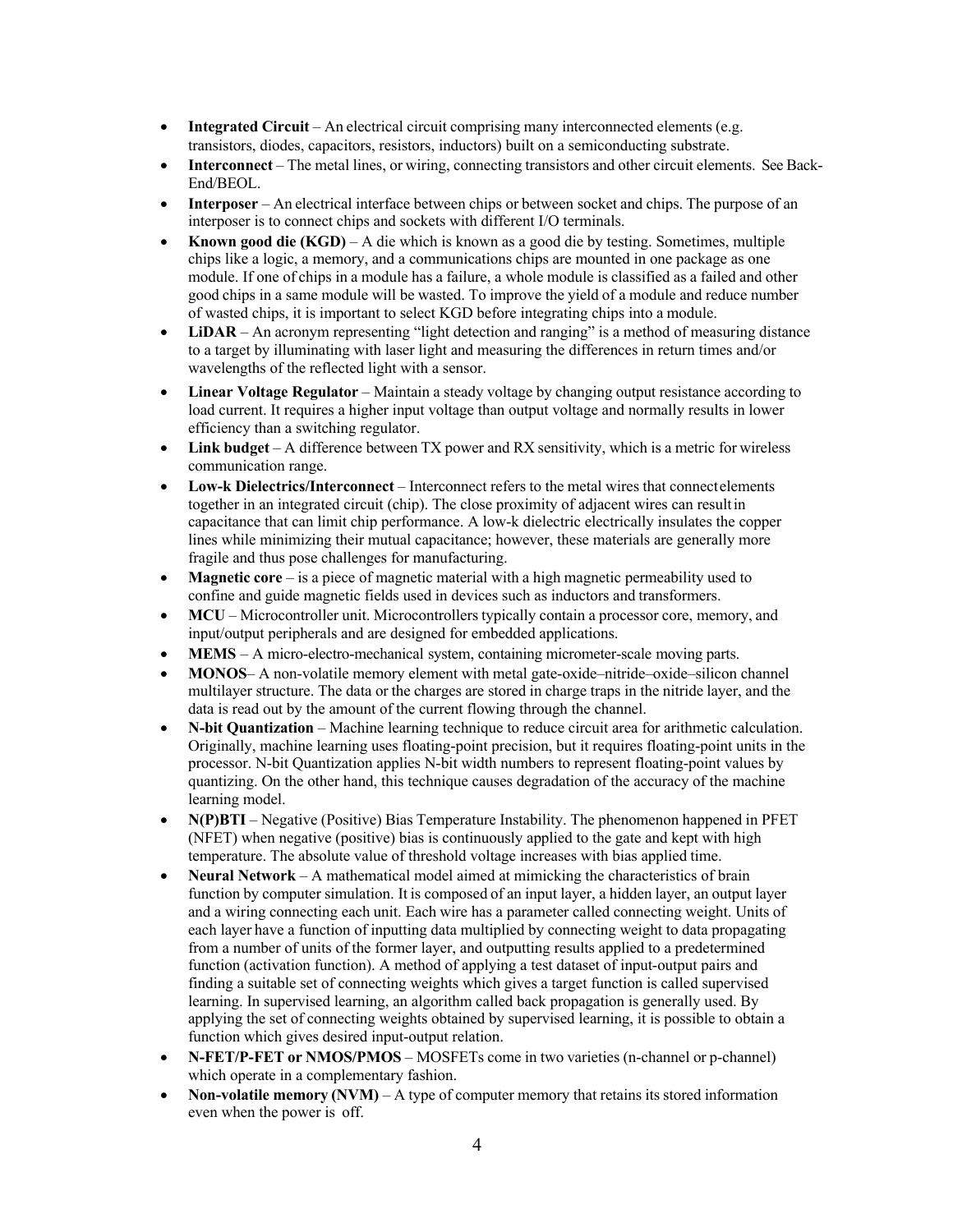- **On-Off-Keying (OOK) –** A modulation scheme of data communication. Carrier amplitude is directly modulated between one and zero depending on baseband data. Simple envelope detector can be used for demodulation and suited for low power transceiver.
- **Ovonic Threshold Switch –** A type of two terminals switch which turns on at the exact applied voltage (threshold voltage). It is used as a selector switch of 3 dimensional cross point memory array to suppress unintended leakage from unselected cells.
- **PAM4** 4-level pulse amplitude modulation. In communication, the data is represented as one of four discrete levels. This means that each symbol can encode two bits of data instead of the conventional 1 bit/symbol. For the same symbol rate and bandwidth, this doubles the data throughput.
- **Phase-Change Memory/PCM**  Phase-change materials have crystalline and non-crystalline states which are used to represent the digits "0" or "1" in a non-volatile memory. Electrical current is used to toggle between the two states – heat from the current causes the material to change its state.
- **Power Efficiency Factor (PEF)** A metric to characterize amplifiers. It is typically used to compare neural signal amplifiers. It can be used to show how small power consumption the amplifier is, comparing with its performance.
- **Pulse Frequency Modulation (PFM) control** is a control method where the pulse frequency is changed, being different from pulse width modulation (PWM) control where the frequency is constant and only the pulse width is changed. In DC-DC converters, this control method can achieve better power conversion efficiency in light load conditions than PWM control.
- **QAM** Quadrature Amplitude Modulation is a digital modulation method which conveys information based on both the amplitude and phase differences of a carrier signal.
- **Quantum Bit (Qubit)** In quantum computing, a qubit or quantum bit is a unit of quantum information. A qubit is a two-state quantum-mechanical system.
- **Quantum Dot (QD)** Very small semiconductor particles, only several nanometers in size, so small that their optical and electronic properties differ from those oflarger particles. Quantum dots exhibit properties that are intermediate between those of bulk semiconductors and those of discrete molecules.
- **ReRAM or RRAM** Resistive random-access memory. A non-volatile random access memory that stores the binary digit by changing the resistivity of material between electrodes.
- **Rivest–Shamir–Adleman (RSA)-4K**  A public-key cryptosystem widely used for secure data transmission with a 4096 bit key.
- **ROI (Region ofInterest)** A ROI is the region which defines the borders of an object under consideration. When capturing the image, individual points of interest can be observed and evaluated.
- **SAR ADC**  A successive approximation ADC is a type of analog-to-digital converter that converts a continuous analog waveform into a discrete digital representation via a binary search through all possible quantization levels before finally converging upon a digital output for each conversion.
- **Synthetic Anti-Ferromagnetic (SAF)**−Synthetically formed anti-ferromagnetic is combined with ferro-magnetic/para-magnetic/ferro-magnetic, such as CoFe- Ru- CoFe.
- **SCA**  Side-channel attach is an attack based on information gained from the implementation of a computer system to gain access to cryptographic keys or other information that would weaken or allow access to the encrypted data.
- **Scaling/Density/Integration**  Scaling is making transistors and other circuit elements smaller so that more of them will fit on a chip. A denser chip contains more transistors in a given area. Integration is combining circuit elements on a chip to add more functions to achieve lower cost per function.
- **Seebeck effect** The effect of converting temperature difference between two sides of material into generated voltage difference between two sides of material.
- **Semiconductor**  A material that can be made to conduct or to block the passage of electrical current, giving the ability to store and process information.
- **SER**  Soft Error Rate. When a neutron from space or alpha lay from a package hits a device in a semiconductor chip, charge is generated in a device. This generated charge has possibility to cause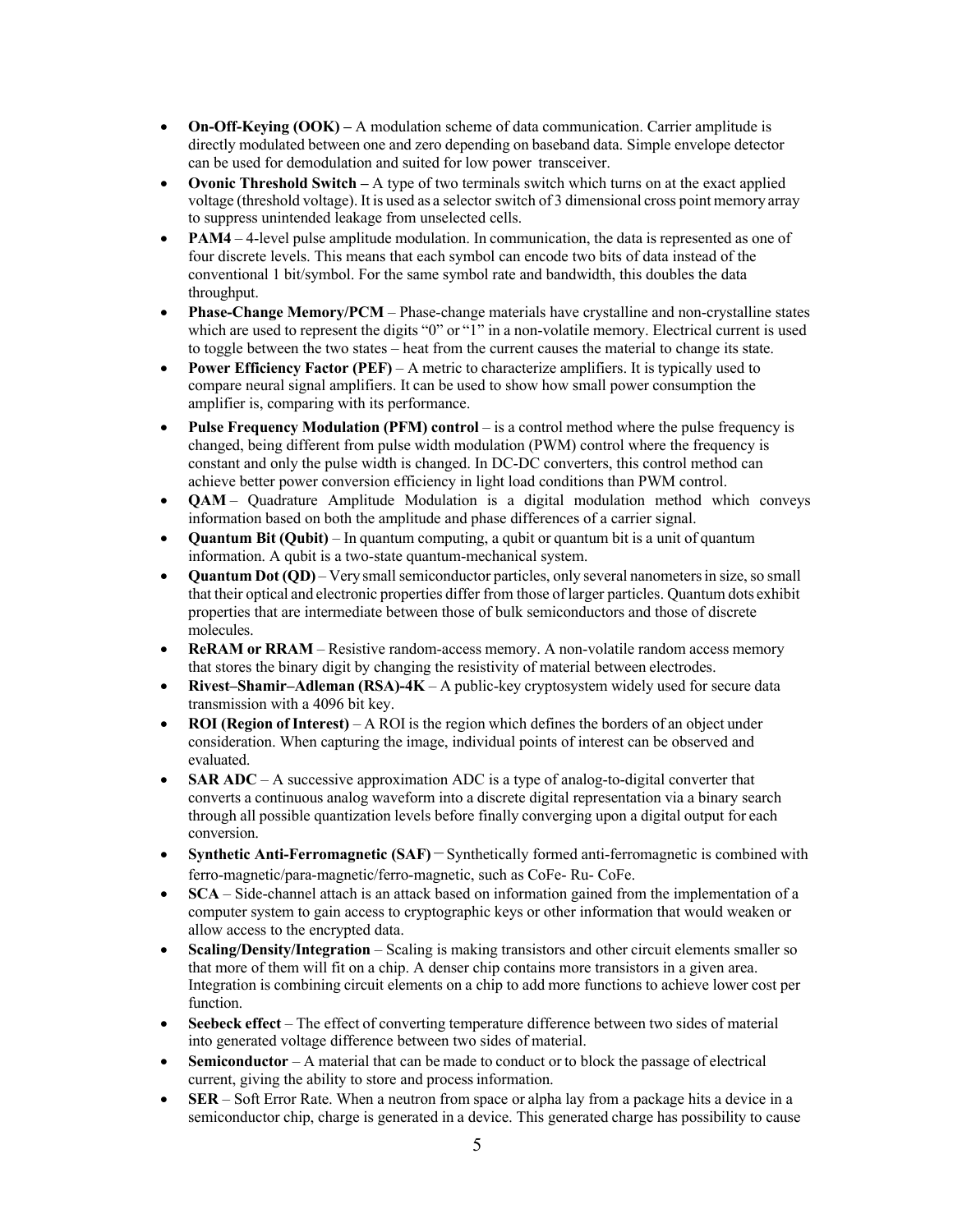flip of stored data. This phenomenon is called soft error and soft error rate is rate at which a semiconductor device encounters.

- **SFDR**  Spurious Free Dynamic Range is a standard metric for analog-to-digital converter and digital-to-analog converter. SFDR indicates in dB the ratio between the powers of the converted main signal and the strongest spurious signal.
- **SFQ logic**  Single-Flux-Quantum logic is a cryogenic based computing technique which represents binary information based on the presence or absence of a Single-Flux-Quantum in superconduct rings containing Josephson Junctions.
- **SNDR** Signal-to-noise and distortion ratio is a standard metric for analog-to-digital converter and digital-to-analog converter. SNDR indicates in dB the ratio between the powers of the converted main signal and the sum of the noise and the generated harmonic spurs.
- **SPAD** SPAD (Single photon avalanche diode) is a type of APD (avalanche photodiode), a photoreceptor that utilize avalanche phenomena in which a large number of electrons are produced by a single incident photon, to increase photosensitivity.
- **SoC** A system-on-a-chip. An integrated circuit which integrates all necessary components of a computer or other electronic system on a single chip.
- **SOI**  A silicon-on-insulator substrate, used to reduce parasitic capacitance and thereby improve integrated circuit performance.
- **Silicon-on-Thin-Box (SOTB)**  A logic transistor process technology in which the body is formed on the thin buried oxide. SOTB devices have advantages such as small Vth variation and low Vdd operation with dopant-less channel structure by Box (buried oxide) layer, contributing to energy reduction of logic circuits.
- **Source-series termination (SST)** A technique employed in point-to-point signaling to avoid excessive overshoot or ringing by connecting termination to source in series. This is achieved by reducing the source voltage by approximately 50% close to the driver.
- **SOT-MTJ** spin-orbit torque magnetic tunnel junction. Compared to STT-MTJ used in STT-MRAM (STT-MTJ is two terminals), SOT-MTJ has three terminals. Spin at free layer is flipped by channel current for SOT-MTJ. Switching speed for SOT-MTJ is more than one order faster than STT-MTJ.
- **Strained silicon & SiGe stressors**  Silicon is said to be "strained" when its atoms are pulled farther apart or closer together than normal. Doing so alters the ease with which electrons flow through the silicon, enabling transistors built with it to operate faster and /or at lower voltage. The external **stressors** which impart strain are materials with slightly different atomic spacing than silicon. For example, a common way to compressively strain the channel region of a p-channel silicon field-effect transistor is to embed silicon-germanium (**SiGe**), which has larger atomic spacing than does Si, in its source and drain regions.
- **SRAM** *–* A type of computer memory (static random access memory) that uses six or more transistors to store each bit of information. It can be written to and read from very quickly.
- **SS** Subthreshold Swing. SS is defined as a reciprocal value of a logarithmic slope in MOSFET Id-Vg characteristics. A smaller SS is better in device switching. The unit is given as [mV/dec], and 60 is a theoretical minimum value in the conventional MOSFETs at roomtemperature.
- **STT-MRAM**  Spin torque transfer magnetic random access memory is an emerging type of nonvolatile memory that operates according to the "spin" state of electrons, not their electric charge. STT-MRAMs can be made extremely small.
- **TDC, or Time-to-Digital Converter** A device for recognizing events and providing a digital representation of the time they occurred.
- **Ternary content-addressable memory (TCAM) –** Content-addressable memory is a specialized memory capable of searching a word in the entire contents. "Ternary" refers to capability of storing and querying "X" don't care, in addition to 0 and 1.
- **Time-of-Flight (ToF) ranging system/method** A system/method that measures a distance by measuring a period from a signal launch time to its detection by reflected by an object. In image sensor based systems, the signal is light pulses. Direct ToF is a scheme that measure a delay between transmitted and reflected pulses, and Indirect ToF is a scheme to measure phase shift or other signals between light pulses. In ToF CIS systems, since all pixels must be synchronously driven to the light sources, the global shutter function is indispensable.